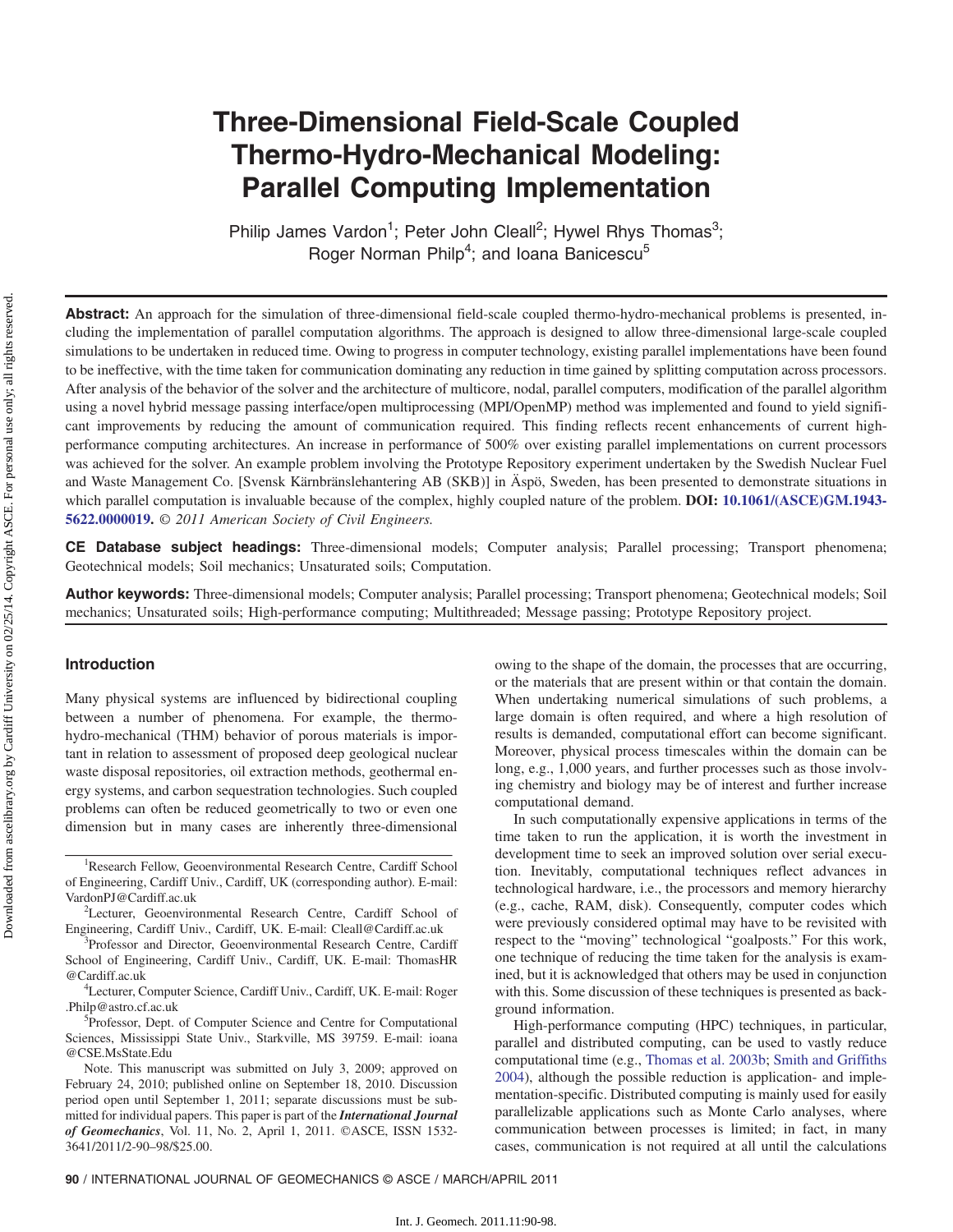are complete. In this study, a tightly coupled computationally expensive calculation is required, and therefore parallel computing is used. Here, multiple processors are used to cooperatively distribute the work, thereby decreasing the overall analysis time in comparison with that of a single processor. In general, to use parallel computation, the programmer must implement a parallel algorithm and find which parts of the calculation can be distributed effectively.

In this paper, a fully coupled finite-element THM model is presented that utilizes parallel computation algorithms to undertake numerical simulations. To investigate the impact of computational architecture, a comparison between a MIPS (600 MHz) processorbased parallel computer with a Myrinet interconnect and an Intel (3 GHz) processor-based parallel computer with an InfiniBand interconnect is made. A field-scale problem, the Prototype Repository Experiment, undertaken by the Swedish Nuclear Fuel and Waste Management Co. [Svensk Kärnbränslehantering AB (SKB)] in Äspö, Sweden [\(Svemar and Pusch 2000](#page-8-2); [Johannesson](#page-8-3) [et al. 2007\)](#page-8-3), has been modeled and the results briefly presented to illustrate the points made throughout the paper. The theoretical and numerical formulation of the THM model is first presented with high-performance computing, including a brief analysis of computational trends and an overview of the computational implementation of the theoretical formulation. Benchmark simulations are then presented along with some results to highlight the importance of large-scale modeling. An analysis of computational behavior in parallel is then presented, with a new parallel algorithm proposed in the subsequent section, followed by the experimental results. Finally, conclusions are presented.

## Theoretical and Numerical Formulation

The model presented in this paper is a fully coupled THM model, COMPASS, which has been described in detail elsewhere ([Thomas](#page-8-4) [and He 1997\)](#page-8-4). A standard finite-element method is employed to achieve spatial discretization, and the resulting system of coupled equations can be expressed in matrix form as

$$
\begin{bmatrix}\nK_{II} & K_{IT} & K_{Ia} & - \\
K_{TI} & K_{TT} & K_{Ta} & - \\
K_{al} & - & K_{Ia} & - \\
& - & - & -\n\end{bmatrix}\n\begin{bmatrix}\nu_{ls} \\
T_s \\
u_{as} \\
u_s\n\end{bmatrix}
$$
\n
$$
+\n\begin{bmatrix}\nC_{II} & C_{IT} & C_{Ia} & C_{Iu} \\
C_{TI} & C_{TT} & C_{Ta} & C_{Tu} \\
C_{al} & C_{aT} & C_{aa} & C_{au} \\
C_{ul} & C_{uT} & C_{ua} & C_{uu}\n\end{bmatrix}\n\begin{bmatrix}\n\dot{u}_{ls} \\
\dot{T}_s \\
\dot{u}_{as} \\
\dot{u}_s\n\end{bmatrix} +\n\begin{bmatrix}\nf_1 \\
f_T \\
f_a \\
f_a\n\end{bmatrix}
$$
\n
$$
= \{0\}
$$
\n(1)

where **K**, **C**, and **f** = matrices of coefficients of the equation;  $\mathbf{u}_{1s}$ ,  $\mathbf{T}_s$ ,  $\mathbf{u}_{\text{as}}$ , and  $\mathbf{u}_{\text{s}}$  = numerically approximated vectors of the pore-water pressure, temperature, pore-air pressure, and displacements; and the dot modifier = time differential. Subscripts of the coefficient matrices l, T, a, and u refer to the moisture, temperature, air, and displacement, respectively, with the first subscript referring to the related governing equation and the second, where it occurs, to the contributing variable.

The formulation is based upon the principles of conservation of mass for the hydraulic and air phases, conservation of energy for the temperature field, and stress equilibrium for the deformation field. The hydraulic formulation assumes moisture is made up of both liquid and vapor phases and that the amount of moisture in the vapor phase is governed by the temperature and suction at any location. The mechanisms of flow considered are pressure-driven flow, i.e., Darcian flow, and diffusive flow. The air transfer formulation includes free air and dissolved air and is based upon pressure-driven flow. For heat transfer, local thermal equilibrium is assumed and conduction, convection, and latent heat of vaporization are considered as mechanisms of heat transfer. An elastoplastic constitutive model is used to define a stress-strain constitutive relationship and includes development of strain due to changes in temperature, net mean stress, and suction.

A finite-difference scheme is applied to achieve temporal discretization. In particular, a fully implicit midinterval forwarddifference time-stepping algorithm is used, so that the solution of the vector of variables,  $\phi$  (where  $\phi = [\mathbf{u}_{ls}, \mathbf{T}_s, \mathbf{u}_{as}, \mathbf{u}_s]^T$ ), can<br>be found This can be expressed as be found. This can be expressed as

$$
\mathbf{A}^{n+1/2}\mathbf{\Phi}^{n+1} + \mathbf{B}^{n+1/2} \left[ \frac{\mathbf{\Phi}^{n+1} - \mathbf{\Phi}^n}{\Delta t} \right] + \mathbf{C}^{n+1/2} = \{0\} \tag{2}
$$

where  $\Delta t$  = time-step. Rearranging this yields

$$
\[ \mathbf{A}^{n+1/2} + \frac{\mathbf{B}^{n+1/2}}{\Delta t} \] \mathbf{\Phi}^{n+1} = \[ \frac{\mathbf{B}^{n+1/2} \mathbf{\Phi}^n}{\Delta t} - \mathbf{C}^{n+1/2} \] \tag{3}
$$

<span id="page-1-0"></span>which can be expressed in general matrix form as

$$
[a]\mathbf{\Phi}^{n+1} = [b] \tag{4}
$$

An iterative *predictor–corrector* algorithm to allow for nonlinearity in the system is implemented. Fig. [1](#page-2-0) shows the overall algorithm both in serial and parallel, including the nonlinear and time-stepping loops. The diagram also indicates the key loops within sections of the code. The solution to this form of equations has been achieved utilizing a Krylov subspace method; in particular, a biconjugate gradient (BiCG) solver [\(Barrett et al. 1995](#page-8-5)) has been implemented here, owing to the nonsymmetric and sparse nature of the matrices  $([a] \text{ and } [b])$ . In particular, the iterative solver allows the full maintenance of matrix sparsity in memory during allows the full maintenance of matrix sparsity in memory during solution, i.e., it does not store zero values and therefore enables larger scale analyses to be undertaken, in comparison to many direct schemes, e.g., Gaussian elimination, where full sparsity cannot be maintained. The pseudocode for the BiCG iterative solver is shown in Fig. [2](#page-2-1) (after [Barrett et al. 1995\)](#page-8-5), where  $A =$  matrix;  $M =$  preconditioner, i.e., a method of solving a similar system of equations of which there are a variety of types;  $i =$  integer counter;  $\alpha$ ,  $\beta$  and  $\rho$  = real numbers; and the remainder are vector quantities. Matrix A, in the nomenclature after Barrett et al. ([1995\)](#page-8-5) is equivalent to [a] in Eq. [\(4\)](#page-1-0), b is equivalent to [b], and x is equiv-<br>alent to  $\phi$ . The solver can be summarized as a series of nine vectoralent to ϕ. The solver can be summarized as a series of nine vectorvector calculations and 2 matrix-vector calculations and a single real number division, assuming that the preconditioner, M, is a vector quantity, e.g., the Jacobi preconditioner.

#### High-Performance Computing

The computational effort required to undertake simulations such as the THM behavior of a system is dependent upon the size of the domain, the level of discretization, and the resolution of transient results required ([Cleall et al. 2006b](#page-8-6)). If this effort is very timeconsuming, i.e., the time taken for solution is measured in days, then consideration of development and utilization of HPC is appropriate. In this paper, HPC is defined as the implementation of a parallel processing algorithm.

The historical definitions for types of parallel computers ([Flynn](#page-8-7) [1972](#page-8-7)) are outdated ([van de Steen and Dongarra 1996\)](#page-8-8). To reflect this fact, architectures are referred to here as shared-memory, where multiple processors have access to a single memory block, or

INTERNATIONAL JOURNAL OF GEOMECHANICS © ASCE / MARCH/APRIL 2011 / 91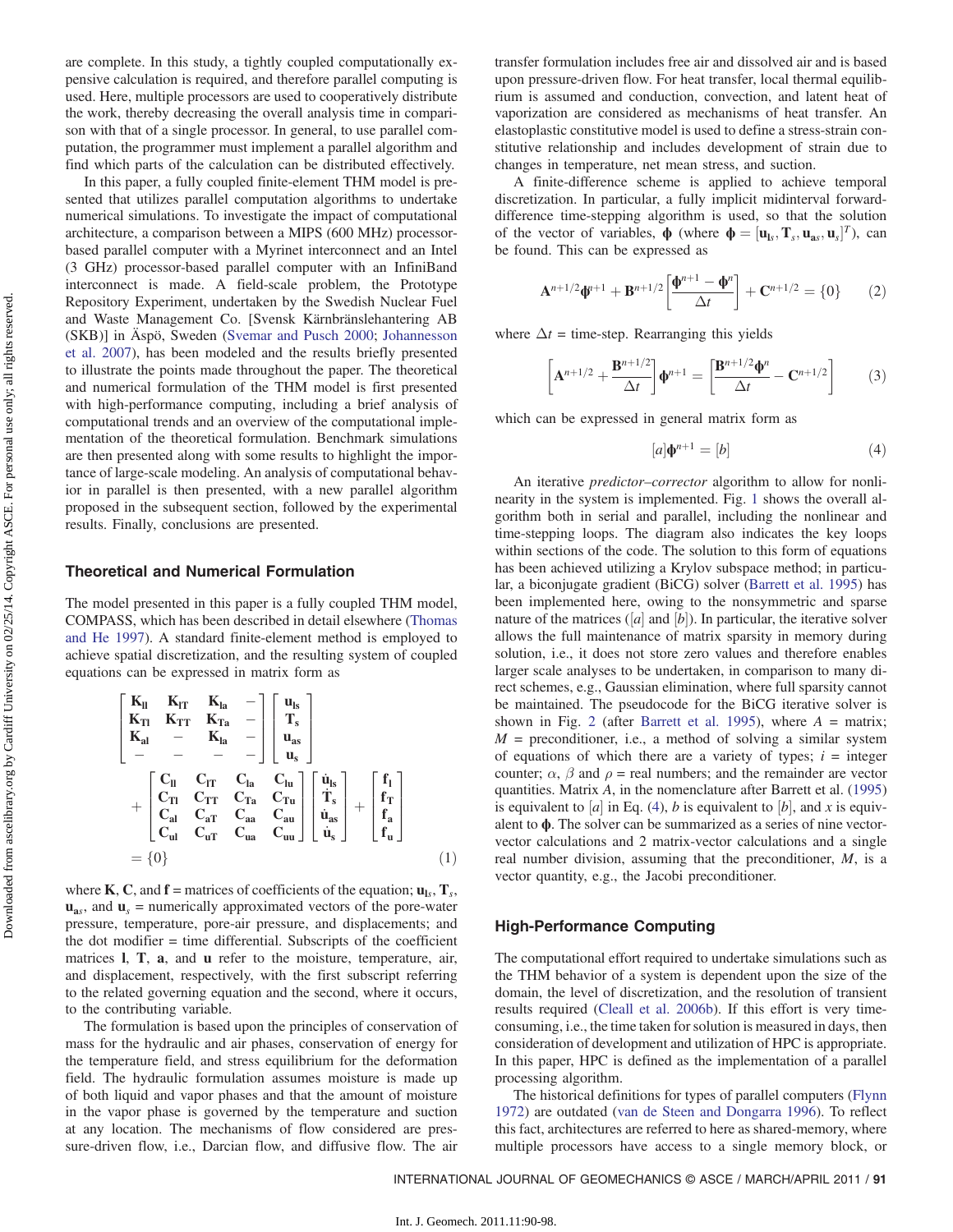<span id="page-2-0"></span>

Fig. 1. Schematic of main areas of computation; NE is the number of finite elements and NP is the number of processing cores

<span id="page-2-1"></span>

Fig. 2. Pseudocode of BiCG iterative solver (after [Barrett et al. 1995\)](#page-8-5)

distributed-memory, where each processor has its own block of memory. A third architecture is now common due to multicore processors, where multiple processing cores on a single processor have access to a single block of memory but not to the memory of other processors; this configuration is sometimes termed a hybrid architecture.

Shared-memory and distributed-memory parallel programming paradigms are the two main forms of parallel processing programming ([Roosta 2000\)](#page-8-9), with two main implementations of each paradigm being open multiprocessing (OpenMP) and message passing interface (MPI), respectively. The main difference is that OpenMP can only be used on shared-memory platforms, whereas MPI can be used across all architectures.

The progression of technology is an important consideration, in particular, the relative progression of different components of a system (i.e., processor, memory, interconnect), and as such are transiently evolving resources. Therefore, the most efficient parallel computational method for solving any particular problem may not be unique. For example, from 1986 to 2002, processors became, on average, 52% faster than the previous year in terms of mega-floating point operations per second or MFLOPS [\(Hennessy and Patterson 2007](#page-8-10)), and in comparison, the bandwidth of interconnects only increased by 26% per year on average over the 14 years ending in 2007. Intel predicted that the number of transistors per processor chip will increase in line with Moore's law, i.e., exponentially ([Intel 2006\)](#page-8-11), and to allow for this increase in number of transistors per chip within the bounds of other physical constraints, there has been a shift to multicore processors [\(Asanovic](#page-8-12) [et al. 2006;](#page-8-12) [Intel 2006\)](#page-8-11). In addition, problems that were previously "unsolvable" because of their computational demands have now become solvable.

#### Computational Implementation

The main computational stages of the analysis are shown in Fig. [1\(a\)](#page-2-0) for a serial analysis. The *initialization* and *end* of the analysis are undertaken once, and the time taken is insignificant when considering the overall time of the computation. The system-matrix build and the iterative solver stages are undertaken in each nonlinear iteration of each time-step and form the majority of the analysis time. The system-matrix build stage has a fixed amount of, essentially, nonsequential calculation to complete, and all information required to complete this step is known at the start of an iteration, making this stage highly parallelizable. The iterative solver stage relies upon estimation of solutions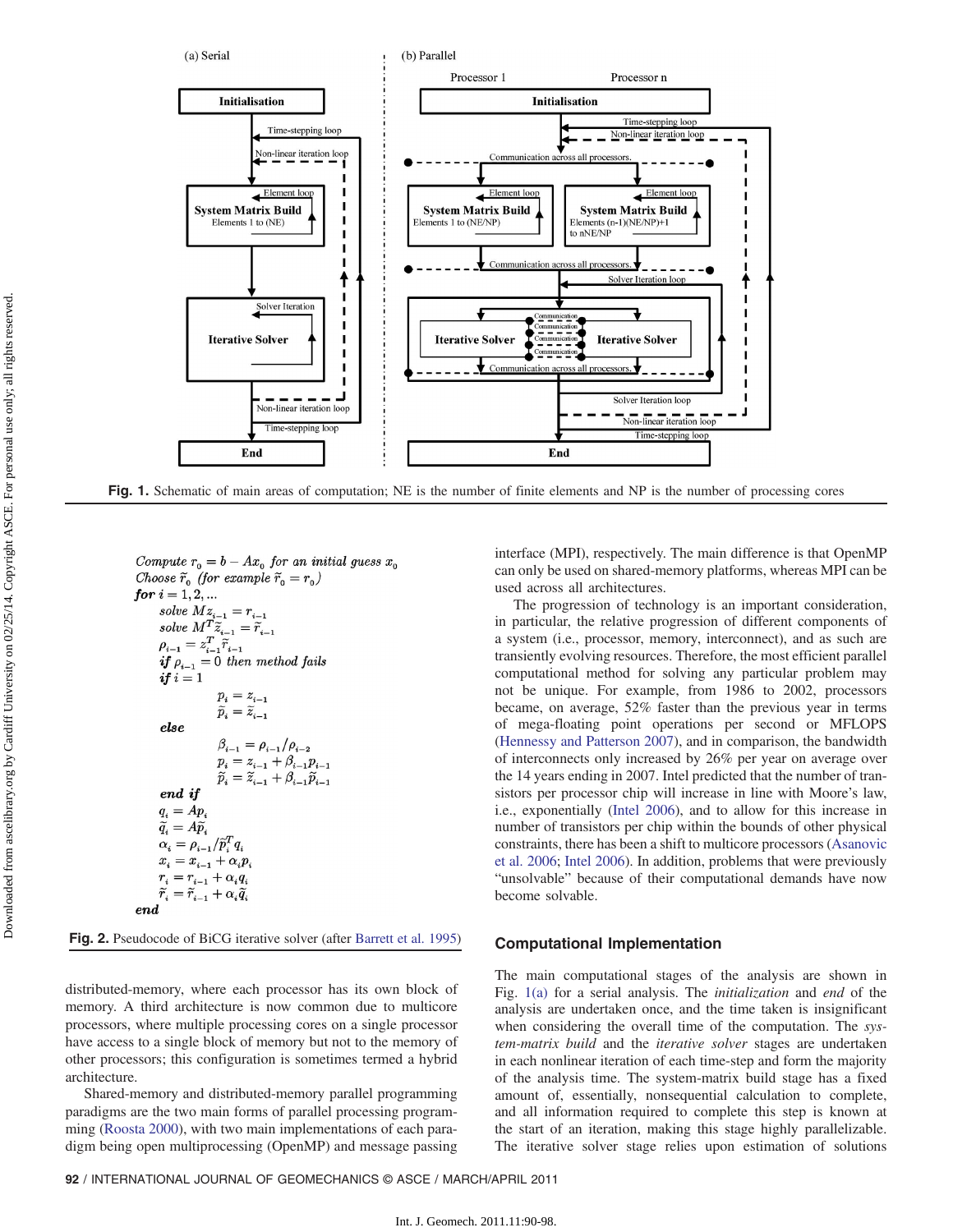computational effort needed for each pass through the iterative solver is variable and is dependent upon the eigenvalue spectrum and the ability to provide a reasonable initial estimation of the solution. In a boundary/initial-value system such as that considered here, the time taken in this section can vary throughout the analysis. Also, the result from each previous iteration is required so that a good estimate can be made for the next, the result being that any parallelism must be undertaken within each solver iteration. Therefore, the amount of work that can be undertaken within this stage before communication is required is greatly reduced. Fig. [1\(b\)](#page-2-0) shows schematically the implementation of a parallel algorithm alongside the original serial implementation. The salient features are that the initialization and end stages are serial, the system-matrix build stage is parallel with communication only at the end, and the iterative solver stage has many communications within

a single iteration. Specifically, the iterative solver section solves the linear algebra problem posed in Eq. ([4\)](#page-1-0) by use of a preconditioned BiCG solver; initially, the implementation previously presented by Owen ([2000\)](#page-8-13) is used. This has serial speed advantages and maintains sparsity in the system-matrix, vastly reducing storage required over direct solvers ([Barrett et al. 1995](#page-8-5)). However, this method requires full knowledge of vectors throughout the solver; hence, it is more complicated to parallelize ([Duff and van der Vorst 1999\)](#page-8-14).

[\(Barrett et al. 1995\)](#page-8-5) and a convergent solution being found. The

To measure computational efficiency, two metrics are used: speed-up,  $S$ , and efficiency,  $E$ , (for number of processors, subscript n). These are defined as

$$
S_n = \frac{T_1}{T_n} \tag{5}
$$

and

$$
E_n = \frac{S_n}{n} \tag{6}
$$

where  $T_1$  = time of a serial computation; and  $T_n$  = time taken for a parallel computation with  $n$  processors. It should be noted that the serial computation used for comparison must be the best serial computation available, not merely the parallel algorithm executed on a single processing core.

# Benchmark Simulations

The THM behavior of underground high-level nuclear waste (HLW) repositories is of considerable importance when considering the performance assessment of such a system. Several largescale in situ tests have been undertaken and analyzed (e.g., [Thomas](#page-8-15) [et al. 2003a](#page-8-15), [2009\)](#page-8-16). However, these have, in general, been restricted to two-dimensional analyses.

In some cases, repositories are proposed to be sited in crystalline rock which is often heavily fractured, and such fractures can cause preferential flowpaths [\(Neretnieks 1993\)](#page-8-17) which exacerbate the inherent three-dimensionality and complexity of the system. Therefore, it is necessary to model the system in three dimensions and include within the modeled domain the entire repository and the surrounding rock mass. The results are required to be detailed in and around the repository structure; hence, a highly detailed model resolution is needed. In turn, this results in a high level of computational resource in preprocessing, postprocessing, and in particular, within the processing aspect of modeling. The time spent in the processing stage for applications such as these may be, for example, of the magnitude of weeks or longer. Other challenges are met at the visualization stage of both pre- and postprocessing ([Cleall et al. 2006a,](#page-8-18) [b](#page-8-6)).

The Prototype Repository Project ([Johannesson et al. 2007\)](#page-8-3) being undertaken by SKB in Äspö, Sweden, aims to investigate, on a full scale, the performance of engineered barriers and nearfield crystalline rock in a simulated nuclear waste repository. The experiment seeks to create realistic conditions, as far as is practicable. Sited approximately 450 m below ground surface ([Svemar](#page-8-2) [and Pusch 2000](#page-8-2)), the experiment involves the construction of a repository tunnel, including six deposition holes, and the emplacement of six heater canisters, bentonite buffer blocks, bentonite pellets, and backfill material. Many aspects of this experiment, including full details of the experimental configuration and testing plan, have been previously reported in detail. Dahlström [\(1998](#page-8-19)) reported the planning stage; Svemar and Pusch ([2000\)](#page-8-2) reported from the early stages; SKB reported various data (for example, [Goudarzi](#page-8-20) [and Johannesson 2006\)](#page-8-20); and initial modeling work was reported by Cleall et al. [\(2006a](#page-8-18)). This experiment is yielding a unique set of measured results, with a spatial and time scale previously not available.

There are three main stages to the repository project: (1) the preplacement phase, where the tunnel and deposition holes have been created; (2) the placement phase, when heaters, buffer material, and backfill are installed; and (3) the postplacement phase, when all material has been put in place.

#### Numerical Analysis

The rock, buffer, and backfill materials within a waste repository can be considered to be porous media. In the problem considered here, both large-scale and localized behavior are of importance within a large domain. Therefore, a continuum-model approach has been selected but modified to include hydraulic features at a high resolution. There are two areas of consideration within the rock domain: first, the far field, in which an effective continuum approach will be used; and second, where identified hydraulic features which may be zones of increased or decreased hydraulic conductivity will be included explicitly within the host rock. Tetrahedral elements are used owing to the ease with which different mesh resolutions can be considered across a domain; this helps to reduce computation while allowing accuracy to be maintained. A domain visualization is shown in Fig. [3](#page-4-0). This geometrical domain (160 m wide, 100 m high, and 100 m deep) has been discretized by over 480,000 tetrahedral elements.

Two pertinent stages of the experiment are considered in this paper: (1) the preplacement phase, where an isothermal hydraulic analysis is performed and the results discussed in terms of their three-dimensional nature; and (2) a representative THM analysis of the postplacement phase. For this second set of analyses, the focus is on the computational performance aspect. In each case, a full set of material parameters is required and has been defined previously in Cleall et al. ([2006a](#page-8-18)).

For analysis of the preplacement phase of the test, an uncoupled hydraulic analysis is performed. For this analysis, a hydrostatic boundary condition is applied on the outer rock boundary, numerical tests having been undertaken to ensure that this boundary is a sufficient distance from the repository to have a negligible impact on the results. Also, following the approach adopted by Thomas et al. ([2003a,](#page-8-15) [2009](#page-8-16)), a zero pore-water pressure fixed boundary condition is set on the repository tunnel and deposition-hole walls, with the initial conditions in the rock mass being hydrostatic.

For the postplacement phase analysis, a coupled THM analysis is undertaken. Again, a hydrostatic boundary condition is applied on the outer boundary of the domain along with a fixed temperature (at the ambient value) and zero displacement normal to the boundary surface. The presence of the heating canisters is represented by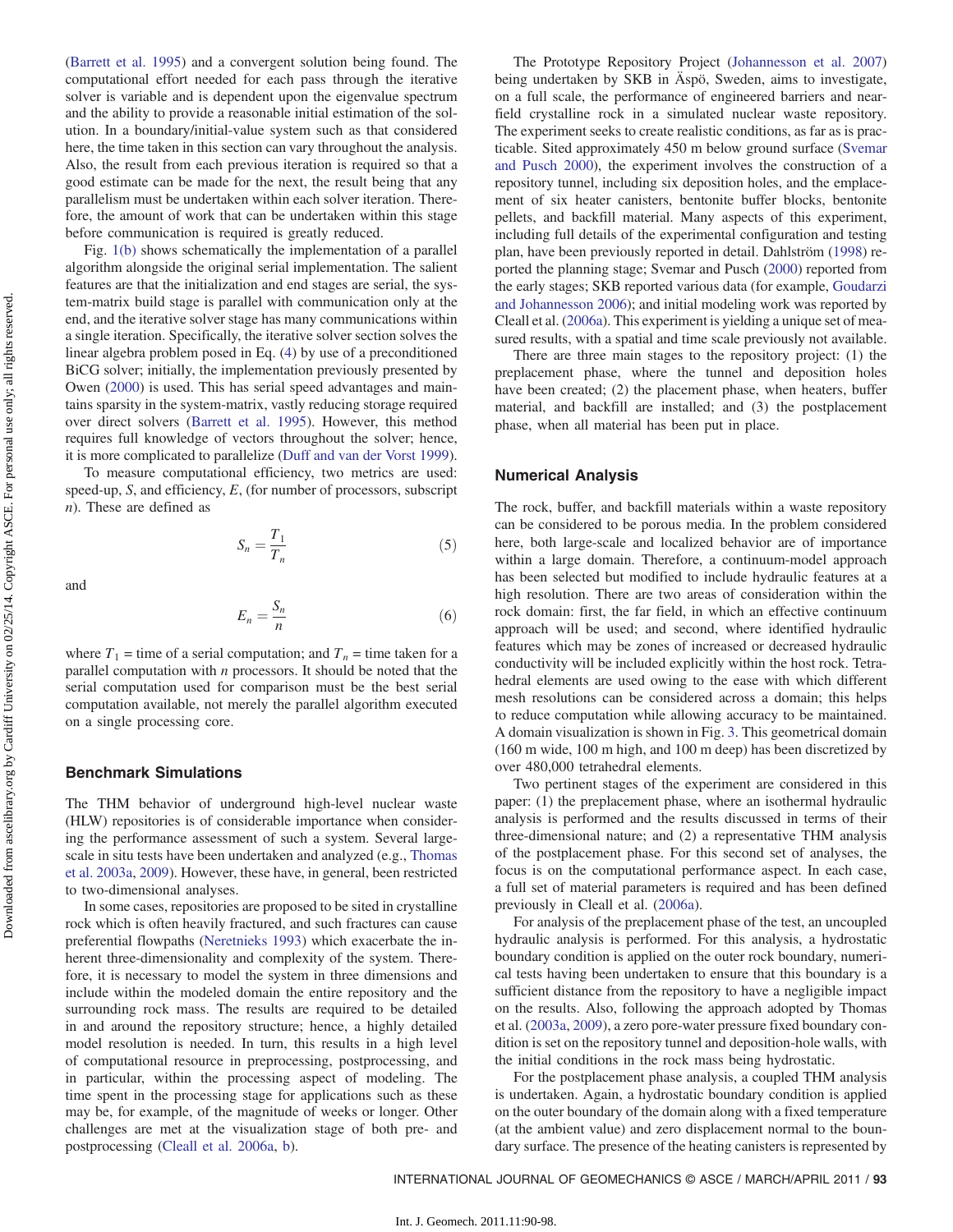<span id="page-4-0"></span>

application of a transiently variable thermal flux. The final results of the preplacement phase form the initial hydraulic conditions with the initial temperature set at the ambient value.

# Preplacement Phase Results

The results presented in this section consider the preplacement stage of the repository. These results are important because they form the initial conditions of the analyses of the latter stages, as mentioned in the previous section. In Fig. [4](#page-4-1), a contour plot of the pore-water pressure is presented. The impact of the shape of the repository, along with the effects of the hydraulic fractures, is apparent; specifically the edge of the south major fracture is highlighted, and its influence can be seen in the rock mass adjacent to it. The effects of this hydraulic feature extend beyond the plane shown, and the impact of the three-dimensional nature of the problem can be seen, thus substantiating the need for this work.

The efficiency of the computation has been measured for the hydraulic analysis and is similar to the THM example presented subsequently. Whereas the problem considered in this section

<span id="page-4-1"></span>

Contour Fill of Pore-water-pressure.

Fig. 4. Contour plot of pore-water pressure (Pa) along the centerline of the repository

has a more complex mesh, having over 480,000 elements compared to only approximately 100,000 used in the THM benchmark simulations, it only considers one degree of freedom per node compared to five for the THM example, which, in fact, results in a comparable number of unknowns within the linear system to be solved.

# Initial Computational Performance for THM Analysis

A series of coupled THM simulations based upon the postplacement phase of the experiment have been performed to gain insight into the computational performance of the adopted approach. The simulations have been run on a 600 MHz MIPS R14000 processorbased parallel computer, using an Ethernet interconnect, and on an Intel Woodcrest Dual Core Xeon 5160 3 GHz processor-based parallel computer, using an InfiniBand interconnect. The code has been optimized in each case for the hardware used.

The domain has the same dimensions and material parameters as considered in the preplacement simulation but has been simplified with removal of the fractures shown in Fig. [3](#page-4-0), resulting in a problem that allows a large number of analyses to be undertaken in a relatively short time span to investigate the computational performance. The domain, therefore, includes the rock mass, the access tunnel and the deposition holes. However, some tests have been undertaken with the fractures included, and it has been found that this simplification does not affect the overall trends of the performance in terms of increase of speed and efficiency.

The simplified domain has been discretized with a number of meshes so that the impact of problem size on computational performance can be assessed. Details of these meshes are contained in Table [1](#page-5-0). In this initial THM analysis, the mesh with over 100,000 tetrahedral elements is used and, for these tests, is run for 10 time steps only, with over 80,000 unknowns being considered.

The impact of implementing the HPC algorithm on the performance of the code can be most clearly seen if timings are examined for two distinct stages of the computation—the system-matrix build and the iterative solver, as introduced previously. Performance is shown in Fig. [5](#page-5-1) against the number of processing cores for each of these stages, along with the total analysis time. This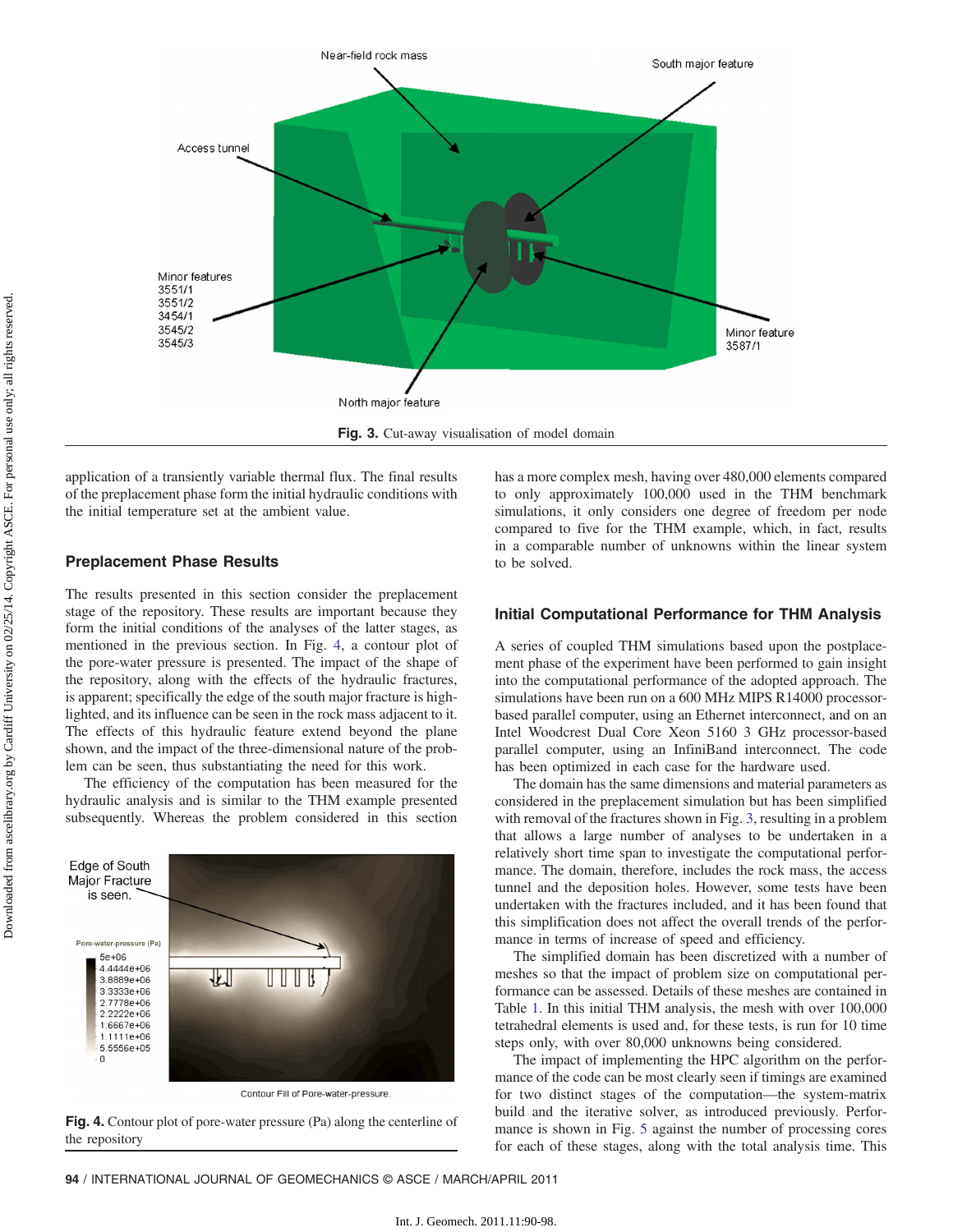<span id="page-5-0"></span>Table 1. Characterization of Analyses with Different Number of Finite Elements

| Number<br>of finite<br>elements | Number<br>of degrees<br>of freedom | Square of<br>number of<br>degrees of<br>freedom $(a)$ | Size of<br>system-<br>matrix<br>(b) | Sparsity of<br>system-<br>matrix<br>(a/b) |
|---------------------------------|------------------------------------|-------------------------------------------------------|-------------------------------------|-------------------------------------------|
| 100,000                         | 99,534                             | $9.91 \times 10^{9}$                                  | $8.63 \times 10^{6}$                | 1,148.3                                   |
| 350,000                         | 371,172                            | $1.38 \times 10^{11}$                                 | $3.23 \times 10^{7}$                | 4,272.4                                   |
| 500,000                         | 527,388                            | $2.78 \times 10^{11}$                                 | $4.56 \times 10^{7}$                | 6,096.5                                   |

removes any impact of the fixed computational overheads related to initialization which would become relatively more insignificant as the overall time scale considered by the analyses increases. It is worth restating that the amount of calculation required for any particular matrix build, and therefore time, will be constant throughout any analysis, but the amount of calculation required by the solver changes due to its iterative nature.

It can be seen in Fig. [5](#page-5-1) that on both sets of parallel computers the system-matrix build-time shows good improvement with an increasing number of processors. For processor numbers below eight, good increases in speed are found. A speed-up of 4.4 times (4:4×;  $E_8 = 55\%$  efficiency) for eight processors is found for the R14000 and  $4.8 \times (E_8 = 60\%)$  for the Woodcrest processors. The efficiency reduces as the number of processing cores increases because the number of communications required increases in proportion to the square of the number of processors. In real time, the Woodcrest processors are 18.8 times faster for the matrix build when running with eight processors. It is worth highlighting the need for HPC here—even with the Woodcrest processors a serial calculation of the simplified benchmark takes approximately 70 s for 10 time steps. With analyses routinely taking more than 5,000 time steps and many times more unknowns, the timescales can easily become unmanageable.

The solver stage for the R14000 processors shows good speeds—a 2.9× speed-up ( $E_8 = 37\%$ )—despite the large amount of communication required between processors. However, the Woodcrest processors show a decrease in speed when going from one to two or four processors, owing to the introduction of the HPC algorithm, and then show an increase in speed for eight processors  $(1.2\times; E_8 = 15\%)$ . For a larger model, the amount of work would increase whereas the amount of communication would remain approximately constant, hence, greater efficiency would be expected. In real time, however, the performance of the Woodcrest processors (when using eight processors) is still 8.2 times faster than the R14000 processors for the solver, but the potential for gains through parallel computation is not realized.

# New Parallel Solver Algorithm

It is clear from the previous section that the system-matrix build section of the code is able to be parallelized and to produce increased performance with reasonable efficiency. However, the iterative solver exhibits inefficient behavior on a modern parallel computer largely as a result of communication effects. Further analysis of the solver algorithm is required to identify the most effective HPC implementation for this stage of the analysis. It is of the utmost importance that many of the quantities calculated are reused within the same iteration. Therefore, communication is needed throughout the iteration to parallelize these operations.

In the parallel implementation tested in the previous section [\(Owen 2000](#page-8-13)), all calculations were parallelized and the results reassembled by message passing before the next calculation was able to be undertaken. It is clear that currently this approach is not able to produce an efficient parallel solution. In trying to consider options for a new parallel algorithm, future computational developments were considered. It was noted previously that HPC systems currently available are utilizing commodity processors and are of a hybrid form, i.e., made up of a number of nodes, each with a small number of processing cores accessing shared-memory.

# Options to Restrict Communication Effects

The level of parallelism considered is important; in general, the coarser the parallelism, the more efficient it is likely to be. For example, in this case, the parallelism of the system-matrix build is undertaken at the highest loop level and can be seen to yield good efficiency. However, this is impractical for an iterative solver such as is considered in this paper. However, the parallelism could be restricted to the larger calculations, reducing the comparative communication times, although if one can only parallelize a small number of calculations, the performance gains are reduced. The options considered to reduce the communication effects were:

1. Shared-memory only—by eliminating message passing and sharing a single memory;

<span id="page-5-1"></span>

Fig. 5. Initial performance of parallel algorithm for (a) 600 MHz MIPS-based parallel computer, and (b) 3 GHz Intel-based parallel computer

INTERNATIONAL JOURNAL OF GEOMECHANICS © ASCE / MARCH/APRIL 2011 / 95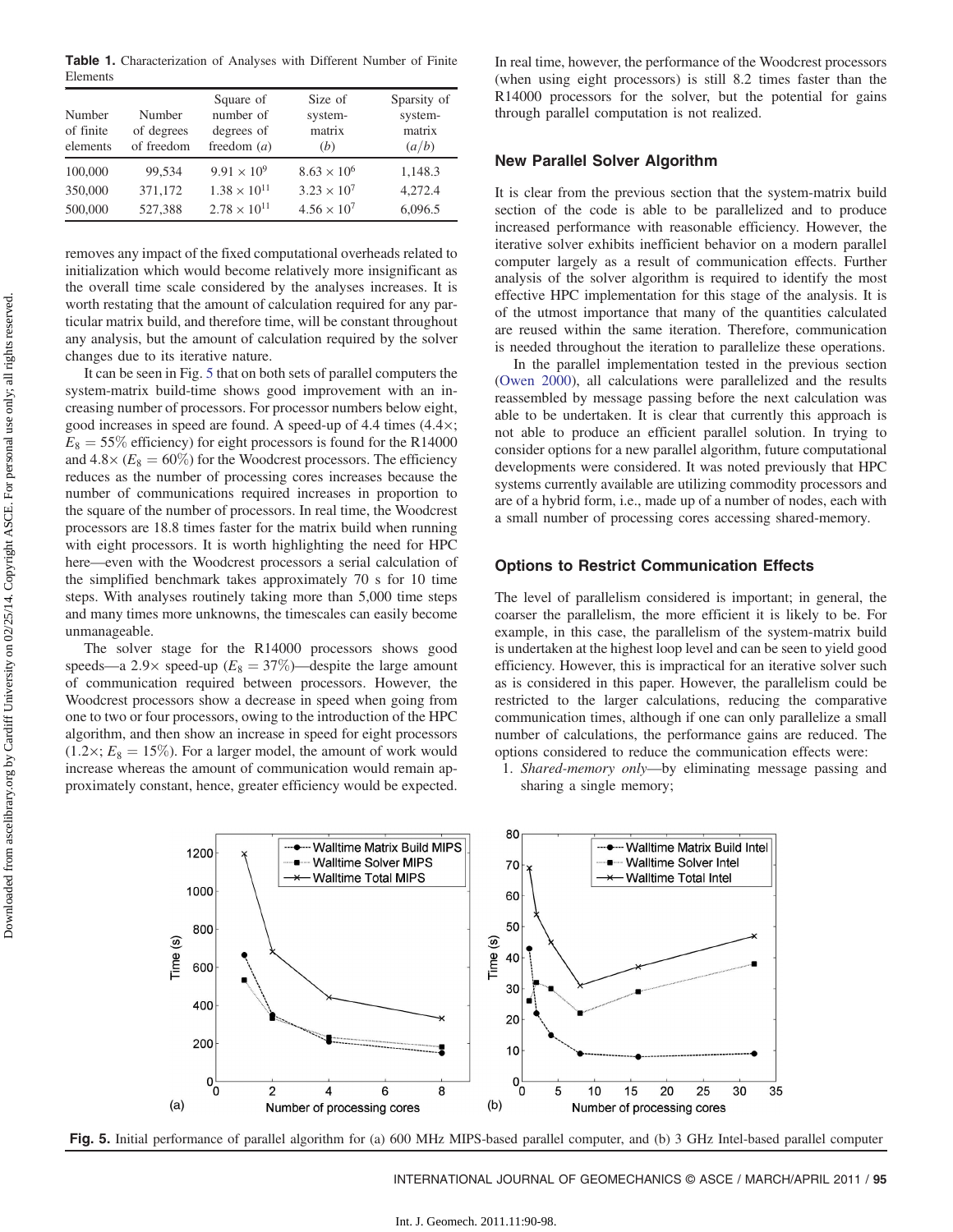<span id="page-6-0"></span>

|          | threads on processor 1                                                  | threads on processor n |          |  |
|----------|-------------------------------------------------------------------------|------------------------|----------|--|
| thread 1 | thread n                                                                | thread 1               | thread n |  |
|          |                                                                         |                        |          |  |
|          |                                                                         |                        |          |  |
|          |                                                                         |                        |          |  |
|          | matrix - vector multiplication across all threads/processors            |                        |          |  |
|          | e.g. $q_i = Ap_i$                                                       |                        |          |  |
|          | communication across processors                                         |                        |          |  |
|          | vector-vector operation in vector-vector multiplication                 |                        |          |  |
|          | across threads on single processor across threads on single processor   |                        |          |  |
|          |                                                                         |                        |          |  |
|          |                                                                         |                        |          |  |
|          |                                                                         |                        |          |  |
|          |                                                                         |                        |          |  |
|          | <b>Fig. 6.</b> Outline of multilevel parallelism scheme for BiCG solver |                        |          |  |

- 2. Overlapping communication with computation—White and Bova [\(1999](#page-8-21)) state that in most standard MPI implementations, communication and computation do not overlap. It is suggested that a multithreaded model, reserving a thread for communication, could achieve this [\(Mao et al. 2006](#page-8-22)); and
- 3. Multilevel parallelism—the largest calculations, the matrixvector calculations, could be carried out over a number of nodes, whereas the smaller calculations, the vector-vector calculations, would be carried out on-node, using shared-memory.

Option (3) would converge to option (1) when executed on a single node; therefore, option (1) has been disregarded in further discussion.

Limited overlaps are available for option (2), especially for the longer calculations. With that fact in mind and supported by a simple Hockney performance model analysis ([Hockney 1994\)](#page-8-23), it was decided that this approach would only yield limited, if any, performance gain. Lending support to the Hockney approach, results were achieved that were similar to those found in the section "Initial Computational Performance for THM Analysis." Therefore, it was decided that option (3), illustrated by pseudocode in Fig. [6](#page-6-0), was the most sensible to pursue. Fig. [6](#page-6-0) shows how the two major calculation types in the BiCG solver are proposed to be undertaken. The computational resource is shown at the top of the figure with Threads on processor 1 shown and subdivided from 1 through n threads. An excerpt from the pseudocode is shown where a matrix-vector calculation is carried out over all threads, including all available processors and requiring communication to complete this calculation. A vector-vector operation is then shown being undertaken simultaneously on the threads on each processor with no communication required. Moreover, option (3) is the most suited to portability, being able to be executed on fully shared-memory, fully distributed-memory, and hybrid systems. As such, this method has been implemented, with vector-vector calculations being undertaken on-node and matrix-vector multiplication both on and across nodes, using a combination of multithreading and message passing.

## Performance of the New Parallel Algorithm

The performance of the proposed solution has been analyzed on two currently used HPC systems, both hybrid parallel computers. Raptor, situated at Mississippi State University, is based upon Dual Core 2.6 GHz Opteron 2218 processors, with two chips per node, 8 GB of shared-memory per node, and a Gigabit Ethernet interconnect; it has 2,048 processing cores in total. Merlin, situated at Cardiff University in the United Kingdom, has 2,048 Intel Xeon (Harpertown/Seaburg) 3.0 GHz cores, on quad-core chips, with two chips per node, 16 GB of shared-memory per node, and an InfiniBand Connect-X 20 Gbps interconnect. The characteristics of the two computer systems are summarized in Table [2](#page-6-1). The number of nodes used for the performance tests was limited to a maximum of eight in each case, owing to (a) high demand, (b) likely cost benefit, and (c) the tightly coupled nature of the formulation. The range of nodes corresponds to 4–32 processing cores on Raptor and 8–32 cores on Merlin.

The performance of the multilevel parallel implementation of the iterative solver is shown in Fig. [7](#page-7-0) for two different size problems and on two different parallel computers. Figs. [7\(a\)](#page-7-0) and [7\(b\)](#page-7-0) show the performance for the 100,000- and the 350,000-element problems being executed on Raptor, and Figs. [7\(c\)](#page-7-0) and [7\(d\)](#page-7-0) show the performance of the same problems executed on Merlin.

For this application and parallel implementation, it can be seen that, with a larger problem size, the solver is more efficient on Merlin. Fig. [7\(c\)](#page-7-0) shows that, for the 100,000 finite problem, the maximum speed increase is  $4.5\times$ , whereas, as shown in Fig. [7\(d\),](#page-7-0) for a 350,000 finite simulation, the speed-up is  $5.8 \times$ . It is hypothesized that this speed difference is largely caused by the decrease in communication time proportional to the calculation time for the matrix-vector multiplications. However, this behavior is not exhibited on the Raptor system, where speed-ups remain largely constant.

When executing the analyses on Raptor, it is seen that, on a single node, good performance is achieved—a  $3.3\times$  increase in speed on four processing cores is found, as shown on Fig. [7\(a\).](#page-7-0) The efficiency of moving from one to two cores on a single node is higher than moving from, for example, four to eight cores. This effect is attributed to the performance of the memory bus. However, when moving to more nodes, the overhead attached to message passing is too great, and this overhead increases with the amount of nodes. In Fig. [7\(c\)](#page-7-0), the same analysis is executed on Merlin, and this overhead can also be seen. However, the effect is much reduced owing to the shorter communication times of a faster interconnection network that has both lower latencies and higher bandwidth and allows time reductions by splitting computation across nodes. It can also be seen by the asymptotic shape of the curves on Merlin that without a vastly increased communication speed, mainly in terms of latency, or an algorithm with reduced communication, no further speed-up is possible. The vectors that are calculated within each node also become more significant within the algorithm as the number of nodes increases and act as a base load where no further time reduction is possible.

<span id="page-6-1"></span>

|  |  |  | <b>Table 2.</b> Systems Characteristics |  |  |
|--|--|--|-----------------------------------------|--|--|
|--|--|--|-----------------------------------------|--|--|

| System<br>name | # of<br>nodes | $#$ of<br>chips/node | $#$ of<br>cores/chip | Total #<br>of cores | # of nodes<br>used in<br>experiments | Processor<br>speed (GHz) | RAM/node<br>(GB) | Interconnect     |
|----------------|---------------|----------------------|----------------------|---------------------|--------------------------------------|--------------------------|------------------|------------------|
| Raptor         | 512           |                      |                      | 2048                | $-8$                                 | 2.6                      |                  | 1 GB Ethernet    |
| Merlin         | 256           |                      |                      | 2048                | $-8$                                 | 3.0                      | 16               | 20 GB InfiniBand |

96 / INTERNATIONAL JOURNAL OF GEOMECHANICS © ASCE / MARCH/APRIL 2011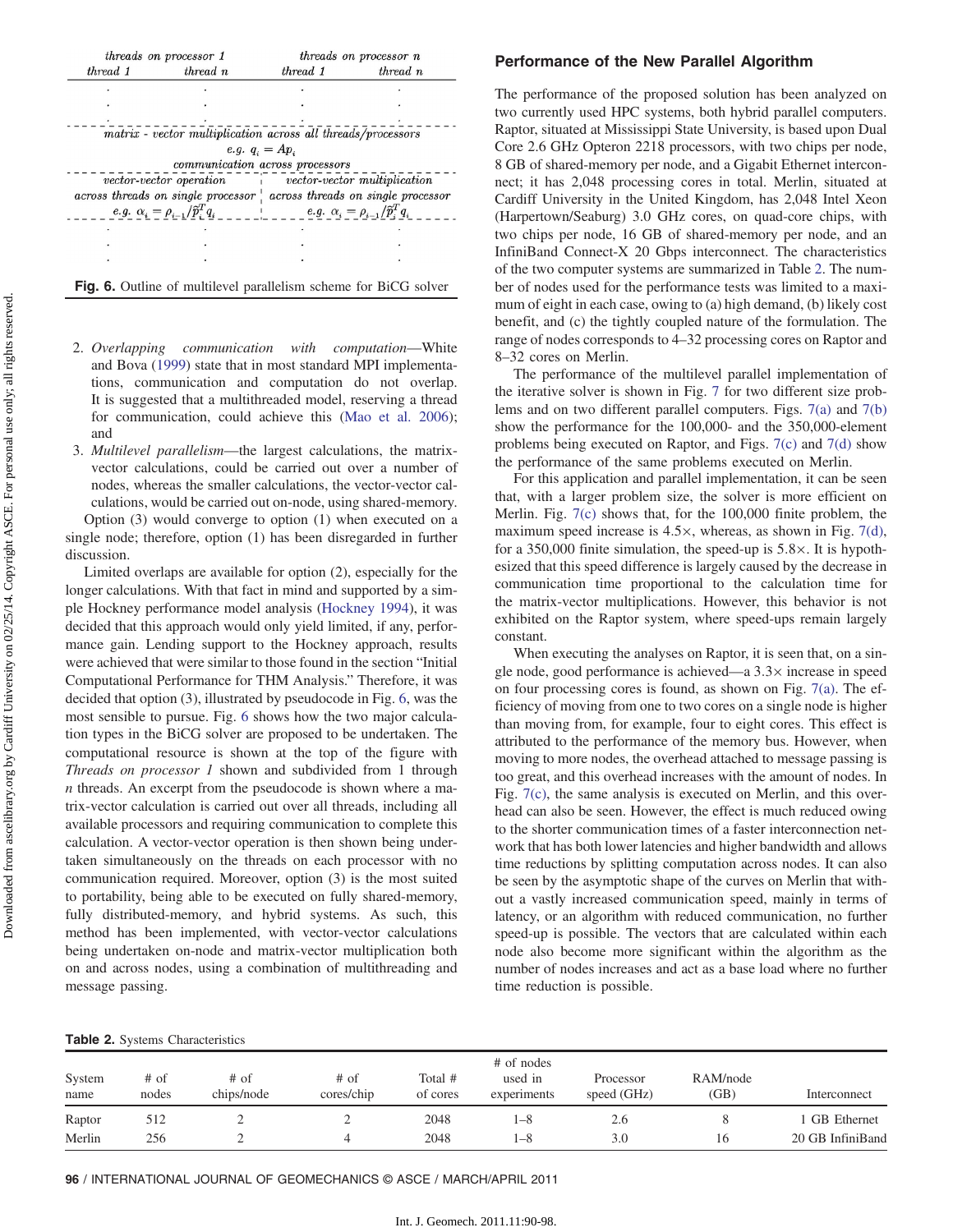<span id="page-7-0"></span>

Fig. 7. Wall time of solver for two different size simulations on two HPC systems: (a) 100,000-element simulation on Raptor; (b) 350,000-element simulation on Raptor; (c) 100,000-element simulation on Merlin; and (d) 350,000-element simulation on Merlin

This overhead, found when moving to execute on more nodes, is also reduced for larger numbers of finite elements on Raptor, as illustrated by the proportionally smaller gaps between nodes on Fig. [7\(b\)](#page-7-0) compared with Fig. [7\(a\).](#page-7-0) Here, the terminology, "gap," is used to signify the ratio between the difference in execution times of two subsequent runs on the same total number of cores but over a different number of nodes. However, the pattern shown in Fig. [7\(d\)](#page-7-0) is more complex. By increasing the number of nodes and using the same overall number of processing cores, time is reduced. The exact reasons for this are unknown because it is hard to isolate individual contributions, but it is possible that a number of factors are contributing, ranging from the bandwidth of the processor bus to the memory speed, the memory usage, data memory locality, as well as the latencies and bandwidth of the interconnect. However, there are still speed increases by using all cores on the node compared to using fewer, albeit with a lower efficiency, which in practice is useful.

From this analysis, it can also be seen that the critical component is the interconnect, which is consistent with the coupled nature of the problem and the communication that is required for each solver iteration. The Merlin system [Figs. [7\(c\)](#page-7-0) and [7\(d\)\]](#page-7-0) has a substantially faster interconnect, with up to 20 times more bandwidth and for this application achieves a speed increase of 5×, with 32 processing cores for a 350,000 finite-element simulation, although this is likely to increase if the number of finite elements increases. In comparison, the 100,000 finite-element simulation achieved a 4× speed-up for 32 processing cores. Care must be taken when running analyses that the interconnect is able to provide message passing speeds complementary to processing speeds and problem type to enable speed-up advantages.

### **Conclusions**

The work presented in this paper confirms that HPC, and in particular, parallel processing, is a valuable tool in computational analysis. A method of reducing the time taken for large-scale, fully coupled thermo-hydro-mechanical simulations, which can be significant, has been presented. Results from the preplacement phase of the Prototype Repository project undertaken by SKB in Äspö, Sweden, have been presented and demonstrate the need for field-scale three-dimensional analyses.

Initially, the performance of an existing parallel algorithm was tested on an Intel Woodcrest processor (3 GHz)–based parallel computer and compared to results for a MIPS (600 MHz) processor-based parallel computer. The parallel computer using the Intel Woodcrest processors shows a  $10.7\times$  real time performance increase for eight processors on each computer, showing the transient nature of computation technology. The parallel computer using the MIPS (600 MHz) processors shows good speed-up results, 3.6 times over eight processors, whereas the parallel computer using Intel Woodcrest (3 GHz) processors shows 2.2 times speed-up over eight processors. On both computers, the system-matrix build component of the algorithm shows good parallel performance, as did the iterative BiCG solver on the slower MIPS computer. However, solver performance on the Intel Woodcrest–based parallel computer was poor, with only a  $1.2 \times$  speed increase on eight cores, owing to a comparatively large communication overhead.

A new parallel implementation of the BiCG solver was also presented. In particular, multilevel parallelism was used, reflecting the use of current hardware technology. Both multithreading on a single node and message passing across nodes have been implemented. Speed-ups of up to  $6\times$  have been achieved for the solver,